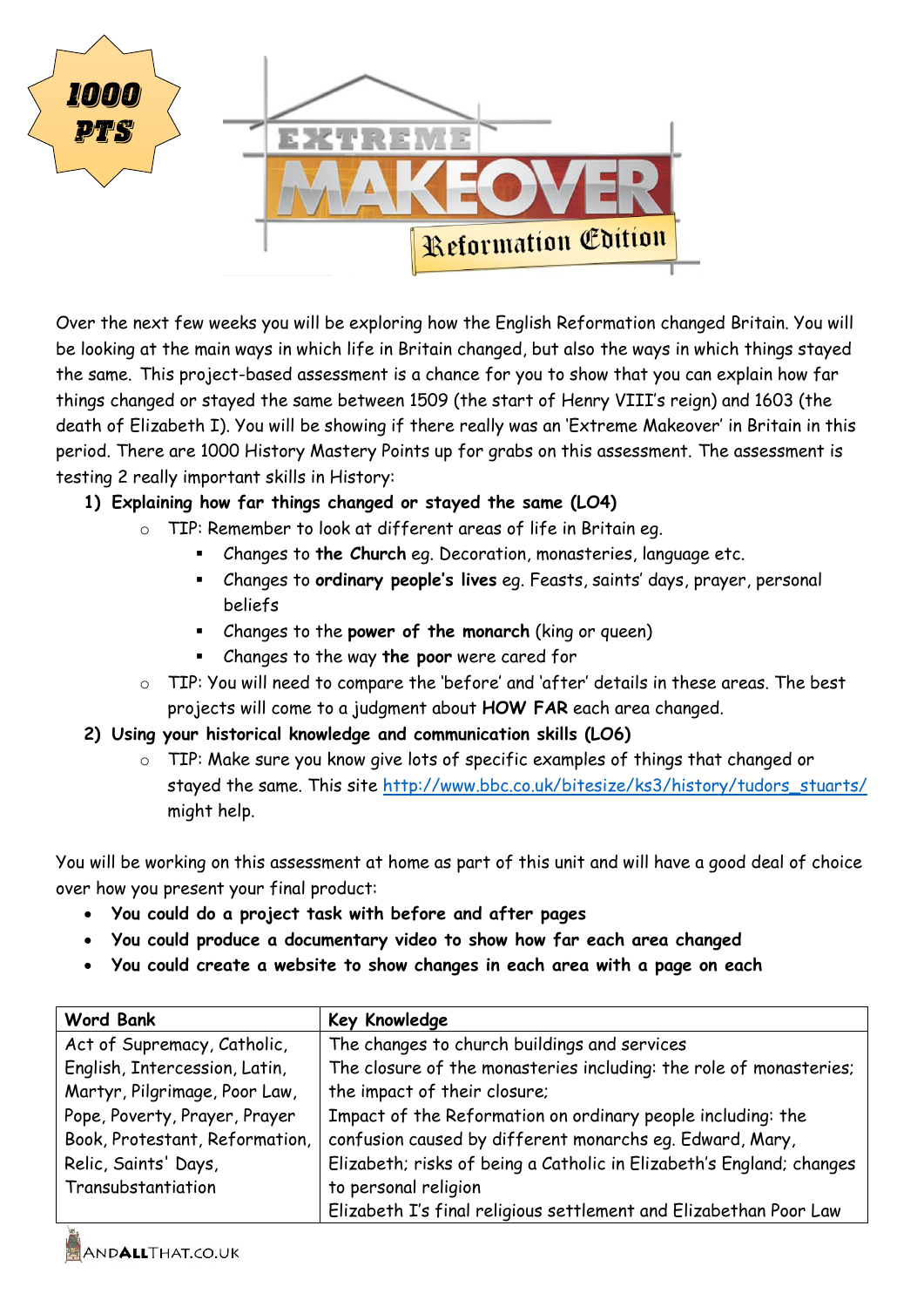## How far did the English Reformation change Britain?

This assessment was testing your ability to do all of the things on the left. Your teacher will have given you a mark depending on how well they think you did at each of these. Use this to help set yourself targets for next time.

### **Summary**

| <b>Success</b> | Challenge |
|----------------|-----------|
|                |           |
|                |           |
|                |           |
|                |           |
|                |           |
|                |           |
|                |           |
|                |           |

| <b>Points Earned</b> | Effort | Progress         |
|----------------------|--------|------------------|
|                      |        |                  |
|                      |        | <u>e de la c</u> |
|                      |        | and the          |
|                      |        |                  |

#### **Student Comment**

In your own words try to explain why you got the mark you did…

In your own words, what target will you set yourself to improve your work for next time?